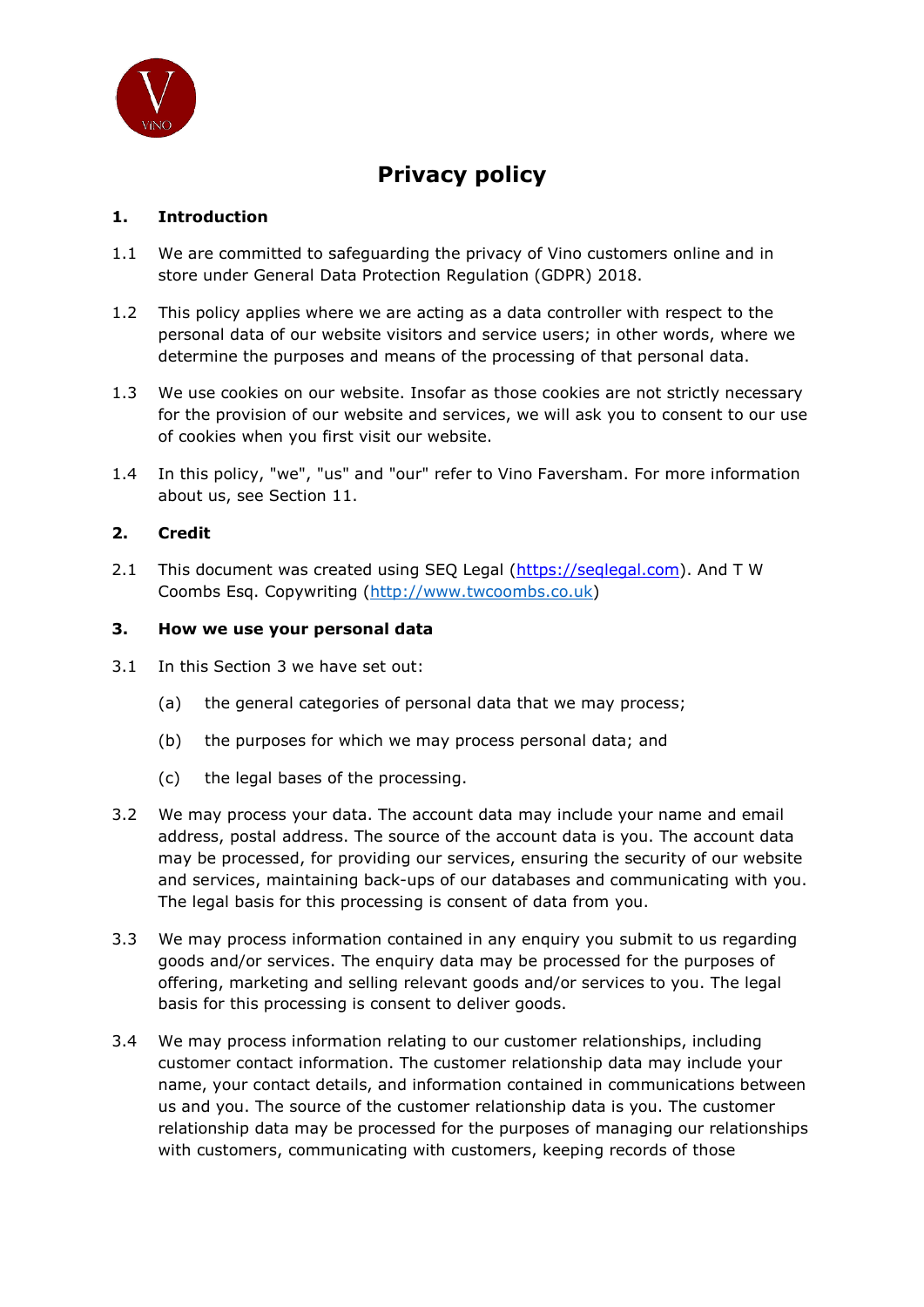

communications and promoting our products and services to customers. The legal<br>basis for this processing is consent. basis for this processing is consent

- 3.5 We may process information relating to transactions, including purchases of goods and services, that you enter into with us and/or through our website. The and services, that you enter into with us and/or through our website. The<br>transaction data may include your contact details, your card details and the transaction details. The transaction data may be processed for the purpose of supplying the purchased goods and services and keeping proper records of those transactions. The legal basis for this processing is the performance of a contract between you and us and/or taking steps, at your request, to enter into such a website and business. purchased goods and services and keeping proper records of tho<br>The legal basis for this processing is the performance of a contrad<br>and us and/or taking steps, at your request, to enter into such a tion relating to transactions, including purchases of goods<br>ther into with us and/or through our website. The<br>lude your contact details, your card details and the<br>goods and services and keeping proper records of those<br>good
- contract and our legitimate interests, namely the proper administration of our<br>website and business.<br>We may process information that you provide to us for the purpose of subscrib<br>to our email notifications and/or newslette 3.6 We may process information that you provide to us for the purpose of subscribing to our email notifications and/or newsletters. The no processed for the purposes of sending you the relevant notifications and/or newsletters. The legal basis for this processing is consent.
- 3.7 Please do not supply any other person's person's personal data to us.

## 4. Providing your personal data data to others

- 4.1 Financial transactions relating to our website and services may be handled by our payment services providers services providers online and in store. We will share transaction data with our payment services providers only to the extent necessary for the purposes of processing your payments, refunding such payments and dealing with complaints processing your payments, refunding such payments<br>and queries relating to such payments and refunds.
- 4.2 In addition to the specific disclosures of personal data set out in this Section 4, we may disclose your personal data where such disclosure is necessary for compliance with a legal obligation to which we are subject, or in order to protect your vital interests or the vital interests of another natural person. We may also disclose your personal data where such disclosure is necessary for the establishment, exercise or defence of legal claims, whether in court proceedings or in an administrative or out-of-court procedure. to the specific disclosures of personal data set out in this Section 4,<br>e your personal data where such disclosure is necessary for complia<br>obligation to which we are subject, or in order to protect your vital personal data where such disclosure is necessary for the<br>:ise or defence of legal claims, whether in court proceedir<br>nistrative or out-of-court procedure.

## 5. Retaining and deleting personal data

- 5.1 This Section 5 sets out our data retention policies and procedure, which are designed to help ensure that we comply with our legal obligations in relation to the retention and deletion of personal data.
- 5.2 Personal data that we process for any purpose or purposes shall not be kept for longer than is necessary for that purpose or those purposes.
- 5.3 Notwithstanding the other provisions of this Section 6, we may retain your personal data where such retention is necessary for compliance with a legal obligation to which we are subject, or in order to protect your vital interests or the vital interests of another natural person.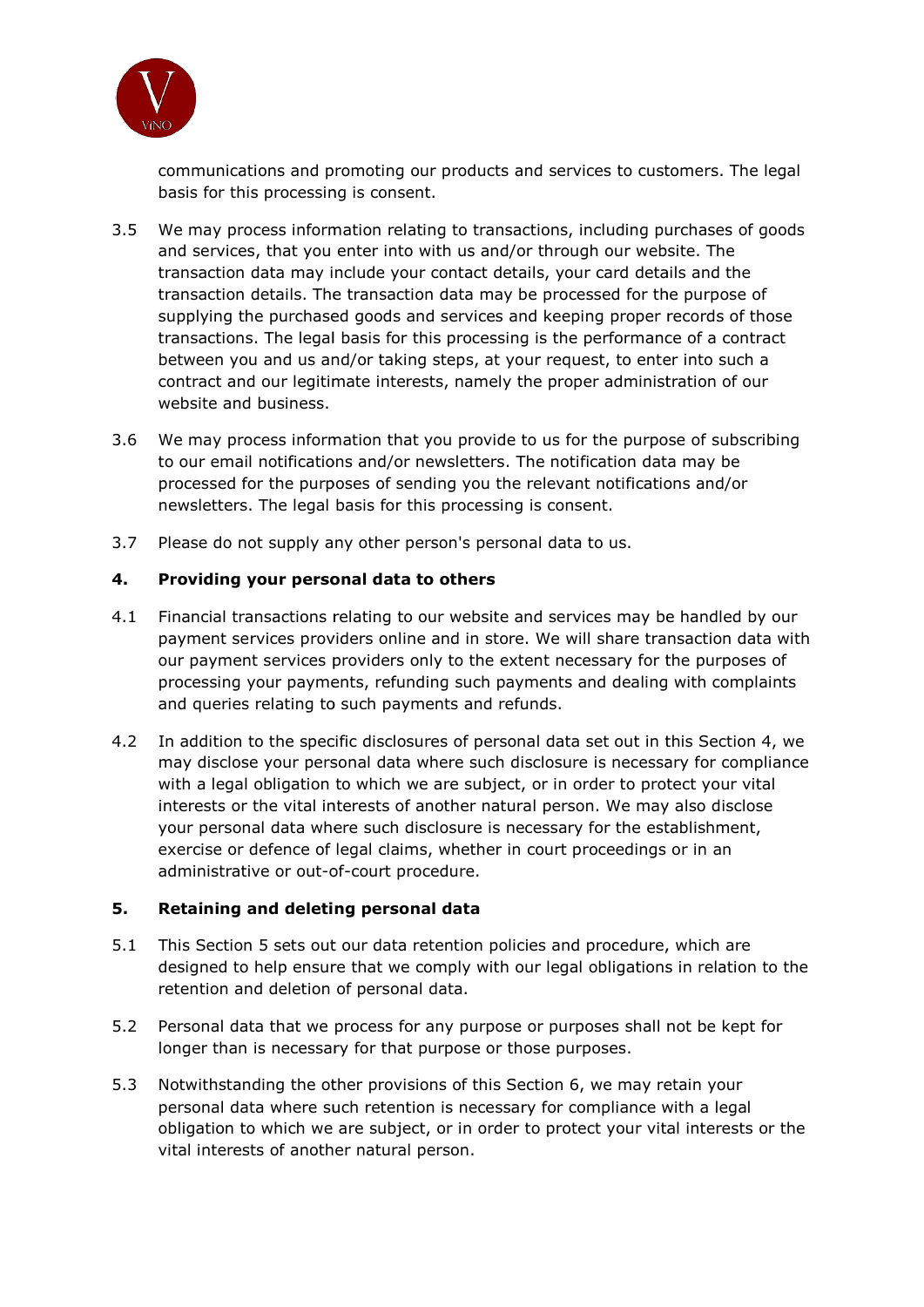

## 6. Amendments

- 6.1 We may update this policy from time to time by publishing a new version on our website.
- 6.2 You should check this page occasionally to ensure you are happy with any changes to this policy.

# 7. Your rights

- 7.1 In this Section 8, we have summarised the rights that you have under data You should check this page occasionally to ensure you are happy with any changes<br>to this policy.<br>**Your rights**<br>In this Section 8, we have summarised the rights that you have under data<br>protection law. Some of the rights ar been included in our summaries. Accordingly, you should read the relevant laws and guidance from the regulatory authorities for a full explanation of these rights. mmaries. Accordingly, you should read the relevant<br>regulatory authorities for a full explanation of these<br>der data protection law are:
- 7.2 Your principal rights under data protection law are:
	- (a) the right to access;
	- (b) the right to rectification;
	- (c) the right to erasure;
	- (d) the right to restrict processing;
	- (e) the right to object to processing;
	- (f) the right to data portability;
	- (g) the right to complain to a supervisory authority; and access;<br>rectification;<br>restrict processing;<br>object to processing;<br>data portability;<br>complain to a supervisory authority; and
	- (h) the right to withdraw consent.
- 7.3 You have the right to confirmation as to whether or not we process your personal data and, where we do, access to the personal data, together with certain You have the right to confirmation as to whether or not we process your personal<br>data and, where we do, access to the personal data, together with certain<br>additional information. That additional information includes detail of the processing, the categories of personal data concerned and the recipients of the personal data. Providing the rights and freedoms of others are not affected, we will supply to you a copy of your personal data. The first copy will be provided free of charge, but additional copies may be subject to a reasonable fee. sing, the categories of personal data concerned and the recipients of<br>data. Providing the rights and freedoms of others are not affected, we<br>you a copy of your personal data. The first copy will be provided free We may update this policy from time to time by publishing a new version on our<br>Website.<br>
You should check this page occasionally to ensure you are happy with any change<br>
You should check this page occasionally to ensure yo
- 7.4 You have the right to have any inaccurate personal data about you rectified and, taking into account the purposes of the processing, to have any incomplete personal data about you completed. It have the right to have any inaccurate personal data about you rectified and,<br>ing into account the purposes of the processing, to have any incomplete<br>rsonal data about you completed.<br>Some circumstances you have the right
- 7.5 In some circumstances you have the right to the erasure of your personal data without undue delay. Those circumstances include: the personal data are no longer necessary in relation to the purposes for which they were collected or otherwise processed; you withdraw consent to consent-based processing; you object to the processing under certain rules of applicable data protection law; the processing is for direct marketing purposes; and the personal data have been unlawfully processed. However, there are exclusions of the right to erasure. The general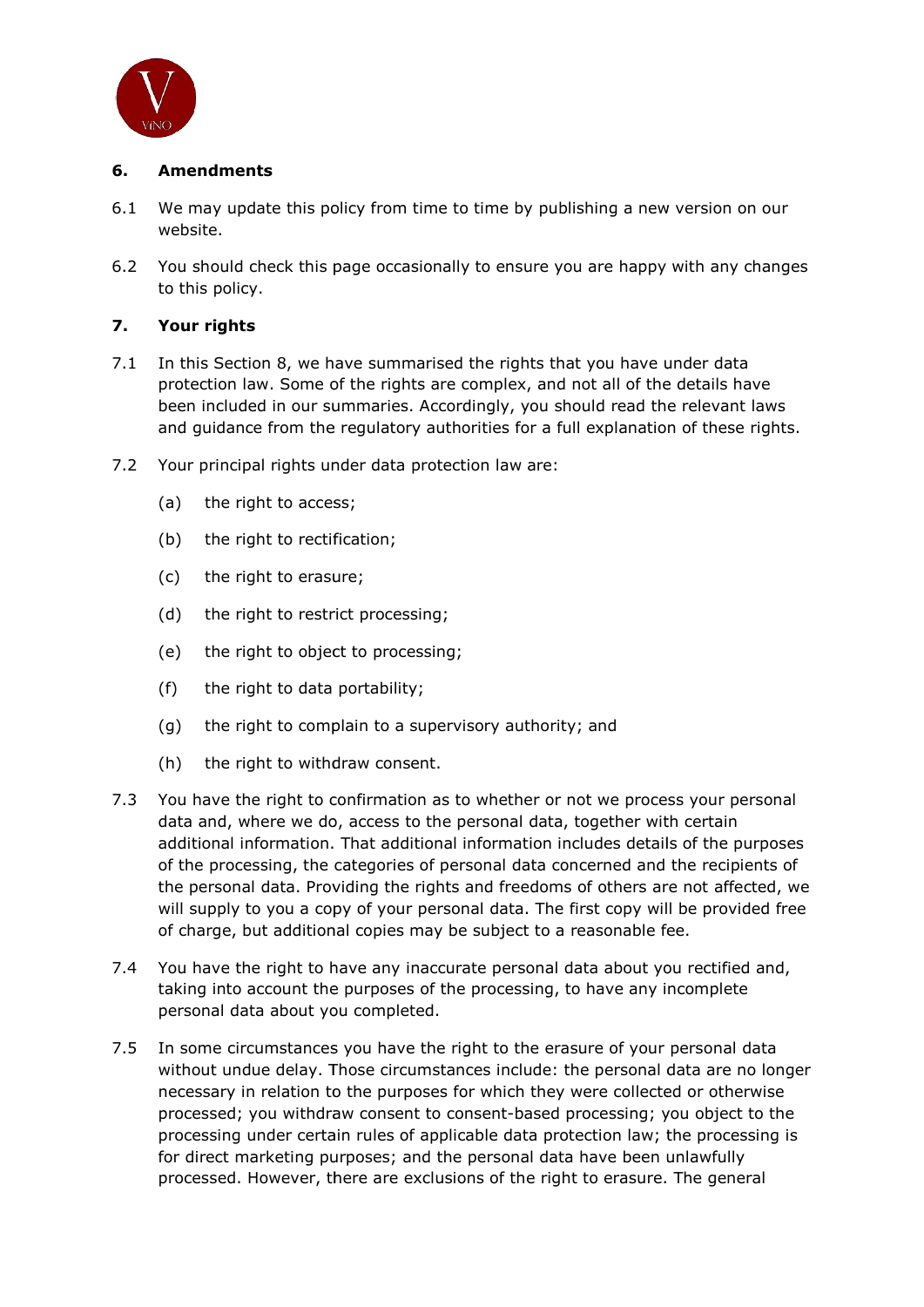

exclusions include where processing is necessary: for exercising the right of freedom of expression and information; for compliance with a legal obligation; or for the establishment, exercise or defence of legal claims.

- 7.6 In some circumstances you have the right to restrict the processing of your personal data. Those circumstances are: you contest the accuracy of the personal data; processing is unlawful but you oppose erasure; we no longer need the personal data for the purposes of our processing, but you require personal data for the establishment, exercise or defence of legal claims; and you have objected to personal data for the purposes of our processing, but you require personal data for<br>the establishment, exercise or defence of legal claims; and you have objected to<br>processing, pending the verification of that objection. W restricted on this basis, we may continue to store your personal data. However, we will only otherwise process it: with your consent; for the establishment, exercise or defence of legal claims; for the protection of the rights of another natural or legal person; or for reasons of important public interest. some circumstances you have the right to restrict the processing of your<br>rsonal data. Those circumstances are: you contest the accuracy of the pers<br>ta; processing is unlawful but you oppose erasure; we no longer need the
- 7.7 You have the right to object to our processing of your personal data on grounds relating to your particular situation, but only to the extent that the legal basis for the processing is that the processing is necessary for: the performance of a task carried out in the public interest or in the exercise of any official authority vested in us; or the purposes of the legitimate interests pursued by us or by a third party. If you make such an objection, we will cease to process the personal information unless we can demonstrate compelling legitimate grounds for the processing which override your interests, rights and freedoms, or the processing is for the establishment, exercise or defence of legal claims. on this basis, we may continue to store your personal data. However, w<br>therwise process it: with your consent; for the establishment, exercise of<br>legal claims; for the protection of the rights of another natural or legal<br>r orocessing is unlawful but you oppose erasture; we no longer need the<br>sidulishment, evertise or defines of igeal calims; and you nequire personal data fo<br>alidata for the purposes of our processing, but you require personal
- 7.8 You have the right to object to our processing of your personal data for direct marketing purposes (including profiling for direct marketing purposes). If you make such an objection, we will cease to process your personal data for this purpose.
- 7.9 You have the right to object to our processing of your personal data for scientific or historical research purposes or statistical purposes on grounds relating to your particular situation, unless the processing is necessary for the performan performance of a task carried out for reasons of public interest. have the right to object to our processing of your personal data for direct<br>eting purposes). If you<br>e such an objection, we will cease to process your personal data for this<br>ose.<br>ave the right to object to our processing o
- 7.10 To the extent that the legal basis for our processing of your personal data is:
	- (a) consent; or
	- (b) that the processing is necessary for the performance of a contract to which you are party or in order to take steps at your request prior to entering into a contract,

and such processing is carried out by automated means, you have the right to receive your personal data from us in a structured, commonly used and machine readable format. However, this right does not apply where it would adversely affect the rights and freedoms of others. ied out by automated means, you have the right to<br>from us in a structured, commonly used and machine<br>this right does not apply where it would adversely machine-

7.11 If you consider that our processing of your personal information infringes data protection laws, you have a legal right to lodge a complaint with a supervisory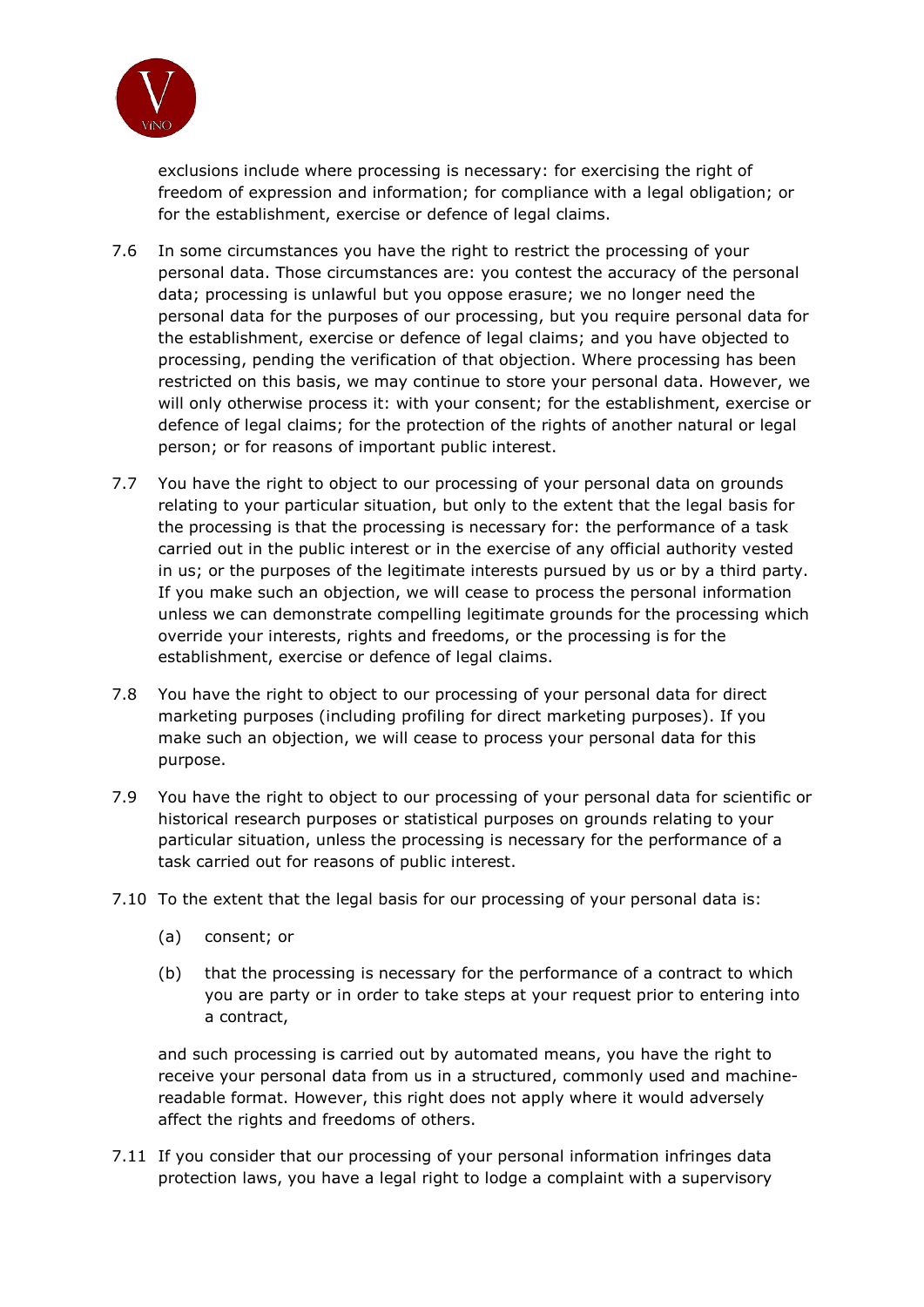

authority responsible for data protection. You may do so in the EU member state of your habitual residence, your place of work or the place of the alleged infringement.

- 7.12 To the extent that the legal basis for our processing of your personal informati information is consent, you have the right to withdraw that consent at any time. Withdrawal will not affect the lawfulness of processing before the withdrawal.
- 7.13 You may exercise any of your rights in relation to your personal data by written notice to us.

## 8. About cookies

- 8.1 A cookie is a file containing an identifier (a string of letters and numbers) that is sent by a web server to a web browser and is stored by the browser. The identifier is then sent back to the server each time the browser requests a page from the server.
- 8.2 Cookies may be either "persistent" cookies or "session" cookies: a persistent cookie will be stored by a web browser and will remain valid until its set expiry date, unless deleted by the user before the expiry date; a session cookie, on the other hand, will expire at the end of the user session, when the web browser is closed. authority responsible for data protection. You may do so in the EU member state<br>of your habitual residence, your place of work or the place of the alleged<br>infringement.<br>To the extent that the legal basis for our processing
- 8.3 Cookies do not typically contain any information that personally identifies a user, but personal information that we store about you may be linked to the info information stored in and obtained from cookies.

## 9. Cookies used by our service providers

9.1 Our service providers use cookies and those cookies may be stored on your computer when you visit our website. 10.1 Our service providers use cookies and those cookies may be stored on your<br>
10. Managing cookies<br>
10.1 Most browsers allow you to refuse to accept cookies and to delete cookies. The

## 10. Managing cookies

- methods for doing so vary from browser to browser, and from version to version. methods for doing so vary from browser to browser, and from version to ver<br>You can however obtain up-to-date information about blocking and deleting cookies via these links: fuse to accept cookies and to delete cookies. The<br>m browser to browser, and from version to version.<br>--date information about blocking and deleting<br>com/chrome/answer/95647?hl=en (Chrome);<br>org/en-US/kb/enable-and-disable-co
	- (a) https://support.google.com/chrome/answer/95647?hl=en (Chrome);
	- (b) https://support.mozilla.org/en-US/kb/enable-and-disable-cookies preferences (Firefox);
	- (c) http://www.opera.com/help/tutorials/security/cookies/ (Opera);
	- (d) https://support.microsoft.com/en-gb/help/17442/windows-internet-explorerdelete-manage-cookies (Internet Explorer);
	- (e) https://support.apple.com/kb/PH21411 (Safari); and